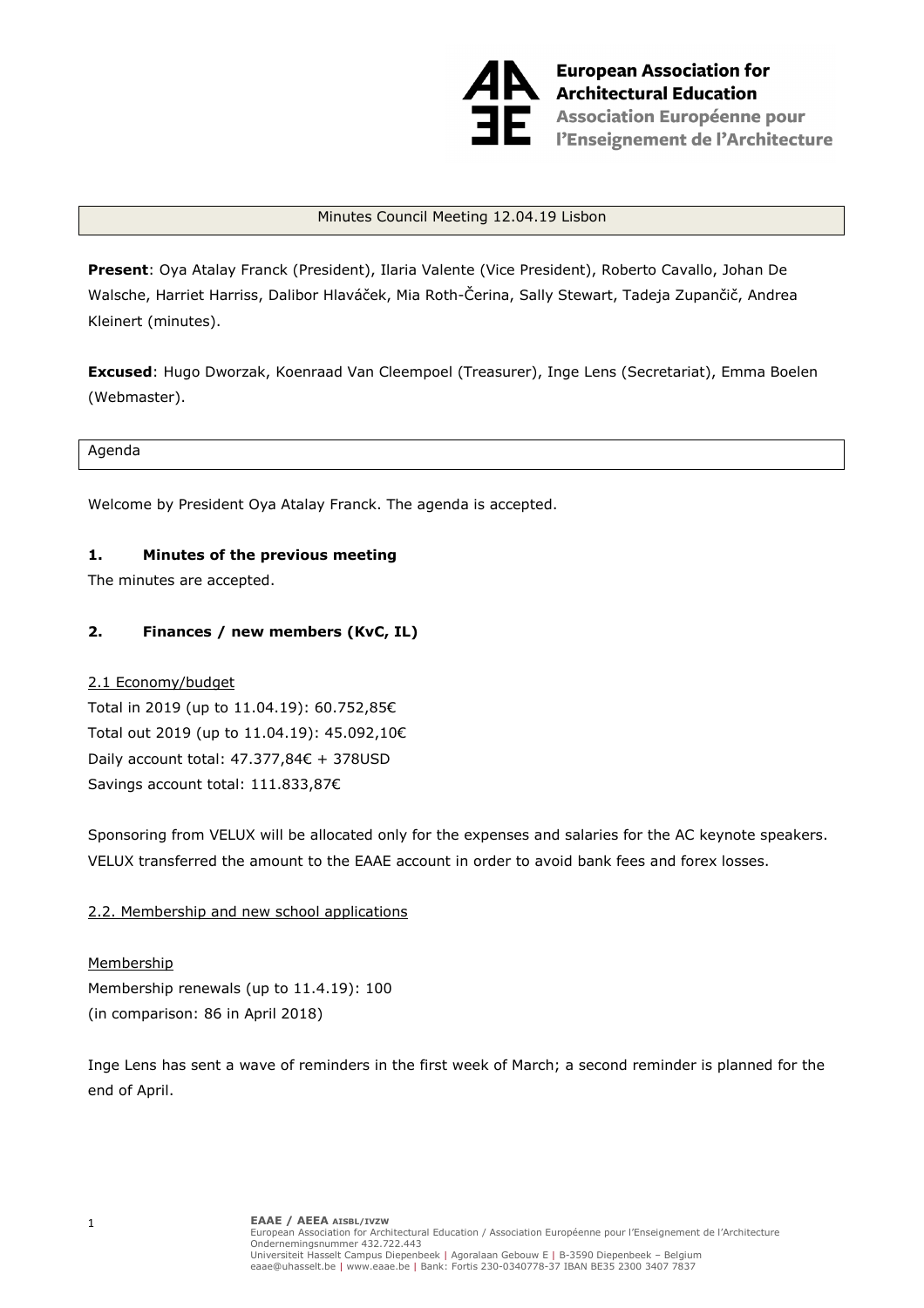

**European Association fo<br>Architectural Education<br>Association Européenne European Association for En Association Européenne pour<br>Enseignement de l'Architecture** 

*Action:* Oya Atalay Franck will send invitations to potential new members at the beginning of June and promote the AC. The council members are asked to advertise membership and AC participation within their personal networks/geographical regions.

New school applications

Full members:

- La Salle Ramon Llull University
- $\rightarrow$  Accepted and invoice paid already
- Technical University of Liberec Faculty of Arts and Architecture (Czech Republic)
- Nişantaşı Üniversitesi

Associated members: Tehran Science and Research (Iran)

**Decision:** The University of Liberec and Tehran Science and Research are accepted by the council (full members to be formally approved by the General Assembly). For the Nişantaşı Üniversitesi further information is required, since from their website it is not clear what kind of programmes they offer and whether they are accredited by the government.

*Action:* Inge Lens will get back to Nişantaşı Üniversitesi and will ask them to confirm the recognition by the state (according to the statutes § 3i).

# **3. Future models of membership / economy (HH, SS, IV)**

Based on the council decision in its February meeting, Ilaria Valente has worked on a simulation based on two different scenarios:

Scenario 1: Countries would be grouped according to the EU Grants Categories and members would pay different membership rates.

Scenario 2: Flat fee for all members.

The difference of the amounts resulting from the two scenarios is not a big one.

**Decision:** The council decides to suggest to the members continuing with a flat fee in order not to generate division or conflicts. There is no critical mass, which would justify different rates. Instead, it has to be considered that the costs of living are higher compared to 2004, when the fee was defined. In addition, EAAE's activities significantly increased, e.g. the members get more options for networking and project cooperations as well as support in their daily work e.g. through guidelines.

The council will propose to the GA that going forward the fee will be augmented each three years in relation to the costs of living.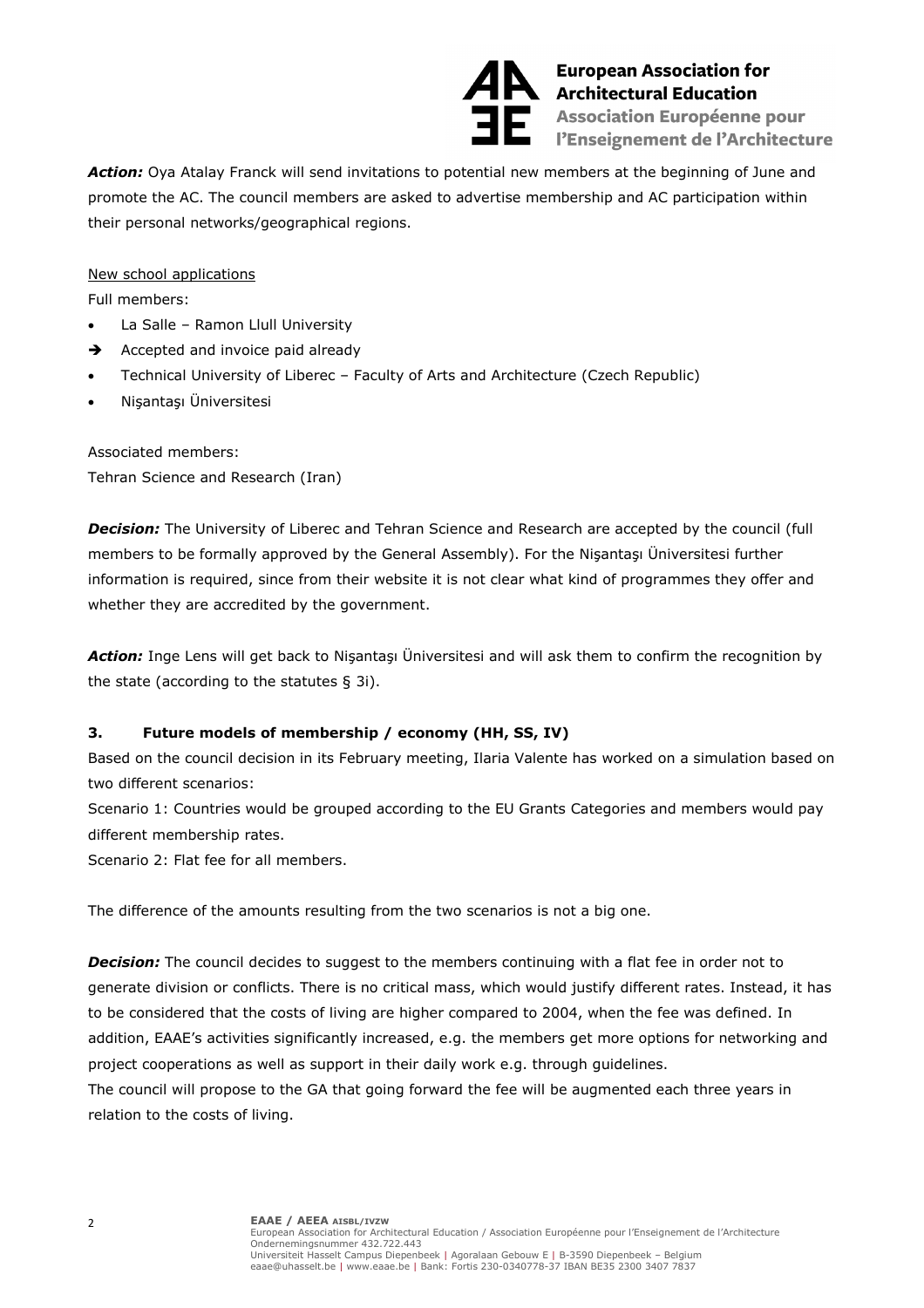

**European Association fo<br>Architectural Education<br>Association Européenne European Association for En Association Européenne pour<br>En l'Enseignement de l'Architecture** 

Action: The membership workgroup will work on a letter with the suggestion to keep a flat rate and rise the fee and send it to the council members for feedback. The approved version of the letter is to be sent to all the members. The process of coming to this decision and the respective argumentations has to be included.

Furthermore, the workgroup will prepare a presentation for the GA that can be discussed in the early June council meeting (process, different models, last year's discussion at GA, milestones, academies' reports, goals, etc.). A summary will be sent to the members together with the invitation for the GA to make sure that they are well informed about the council's plans at an early stage and can understand the argumentation.

It is important to consider that the costs for meetings/representation of the council members are covered by their respective schools. This has to be acknowledged as a way of support and sponsoring of the EAAE's administration and management through the schools. Therefore, the President had asked the council members to provide an overview of their expenses. The average is around €5000 per person and year. These figures should be considered when talking about finances/budget, since it is a kind of sponsoring through the council members' schools (equal of approx. €55'000 each year).

### **4. AC 2019 Zagreb (MRC)**

Mia Roth-Čerina presents the state of affairs related to the AC/GA in Zagreb in 2019.

- The website has pretty much been finished and set up.
- The call for contribution has had a rather small response, although Mia Roth-Čerina did a mailing including EAAE's partner organisations.

*Decision:* The deadline will be extended until after the Easter weekend.

- There was a question whether there will be a full paper submission. The council has decided to publish all abstracts; however, the full papers will be published upon invitation only. Mia Roth-Čerina will also ask the keynotes for a short text to be published.
- Five keynote speakers are confirmed: Mohsen Mostafavi, Will Hunter, Lesley Lokko, Maruša Zorec, and An Fonteyne. Momoya Kaijima is still to be confirmed. *Decision:* Mia Roth-Čerina will contact her again.
- Program: The intention is to have five parallel sessions with six speakers each (three in the morning, two in the afternoon). If the number of contributions does not add up, there will be no parallel sessions. Deans and keynotes could be encouraged to moderate/lead a panel.
- The feedback for the students' workshop is very good. The results can be presented during one of the sessions in the AC.
- Working sessions of the RA and EA can be planned for Saturday.
- The e-FIADE final multiplier event, as well as presentations of other projects, will take place on Wednesday morning, 28.8.2019, before the AC.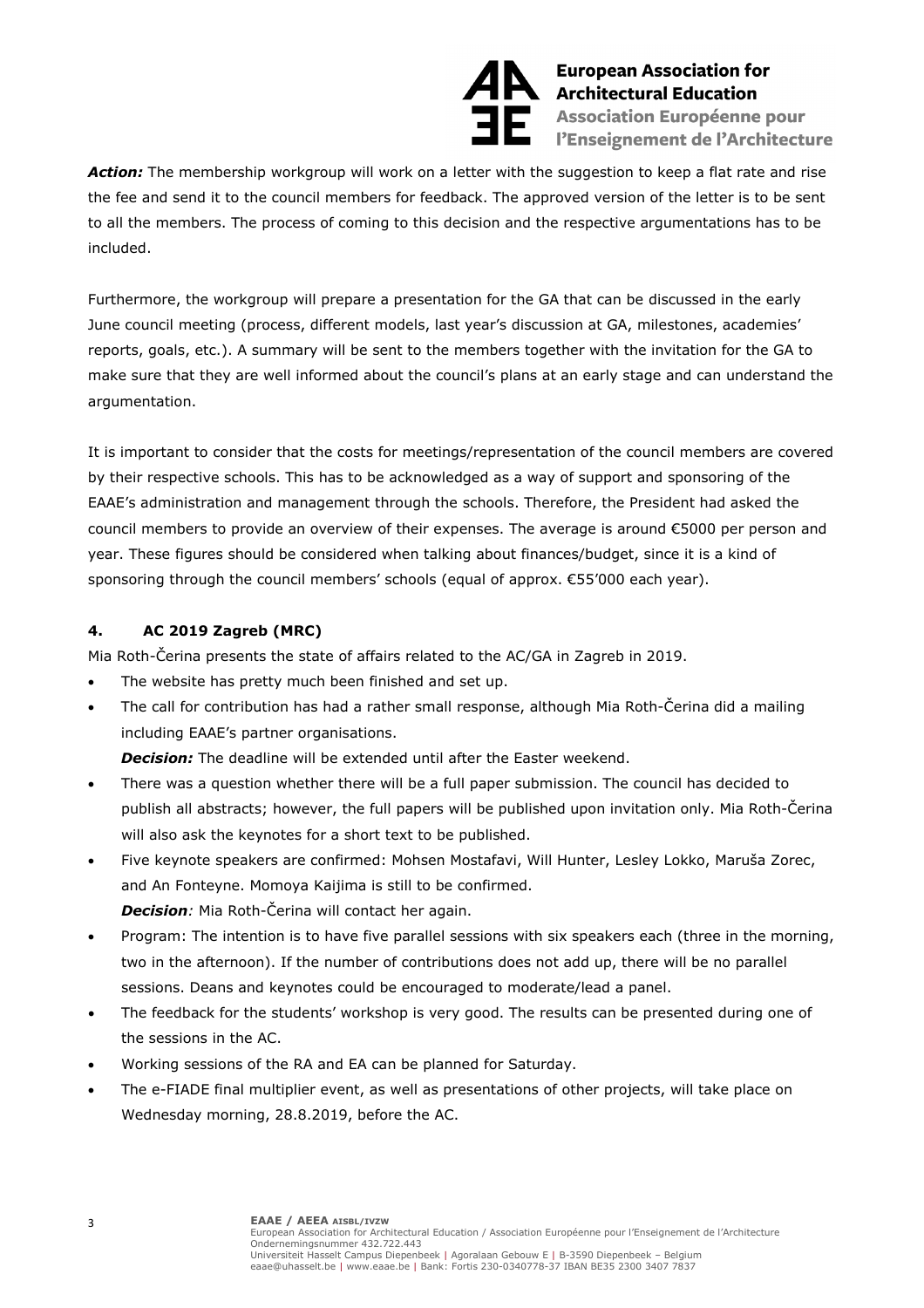

**European Association for European Association fo<br>Architectural Education<br>Association Européenne En Association Européenne pour<br>En l'Enseignement de l'Architecture** 

## **5. GA 2019 Zagreb (OAF)**

### **a. Preliminary agenda**

Agenda order as in the past GAs. However, the president's report will be done different from last year: The council will present the presentation mentioned under 3 (see above). The finances have to be presented differently (led by Koenraad Van Cleempoel).

## **b. Call for council candidates**

Hugo Dworzak decided not to run for re-election. The council thanks Hugo for his commitment and all the time and energy he invested in EAAE.

This means that two new members have to be elected. According to the statutes the treasurer is appointed among the council members (§11). Therefore, the call does not specifically have to be for a treasurer, but the fact should still be mentioned.

Furthermore, a diverse geographical distribution within the council has to be considered as well as the fact that the conservation network should be represented.

*Action:* The call will be published on the EAAE website and launched in the next newsletter.

### **6. Future of secretary and webmaster**

As Treasurer Koenraad Van Cleempoel decided to withdraw from his position, the question arouse where to locate the secretariat in the future. Since EAAE is a Belgian association, the secretariat has to be located there.

The council agreed that it could be a chance to move closer to Brussels (i.e. closer to the EU officials, e.g. for lobbying reasons).

**Decision:** To keep information paths short and the whole structure compact, the council agrees that webmaster and secretary should stay close/connected. On a long run, there might be an additional fixed position for a secretary general.

Action: Koenraad Van Cleempoel is asked to provide the council with all the existing contracts and an estimation for the best hand-over time.

Johan De Walsche and Koenraad Van Cleempoel have taken over the task to look for options.

# **7. AC 2020 Prague (DH)**

Dalibor Hlaváček presents the state of affairs related to the AC/GA in Prague in 2020.

- Preparations for excursions and key notes have been initiated.
- The programme is not too dense to make sure the participants have enough time for networking. Part of the panellists will be chosen by the school, the other part by EAAE. There won't be an open call.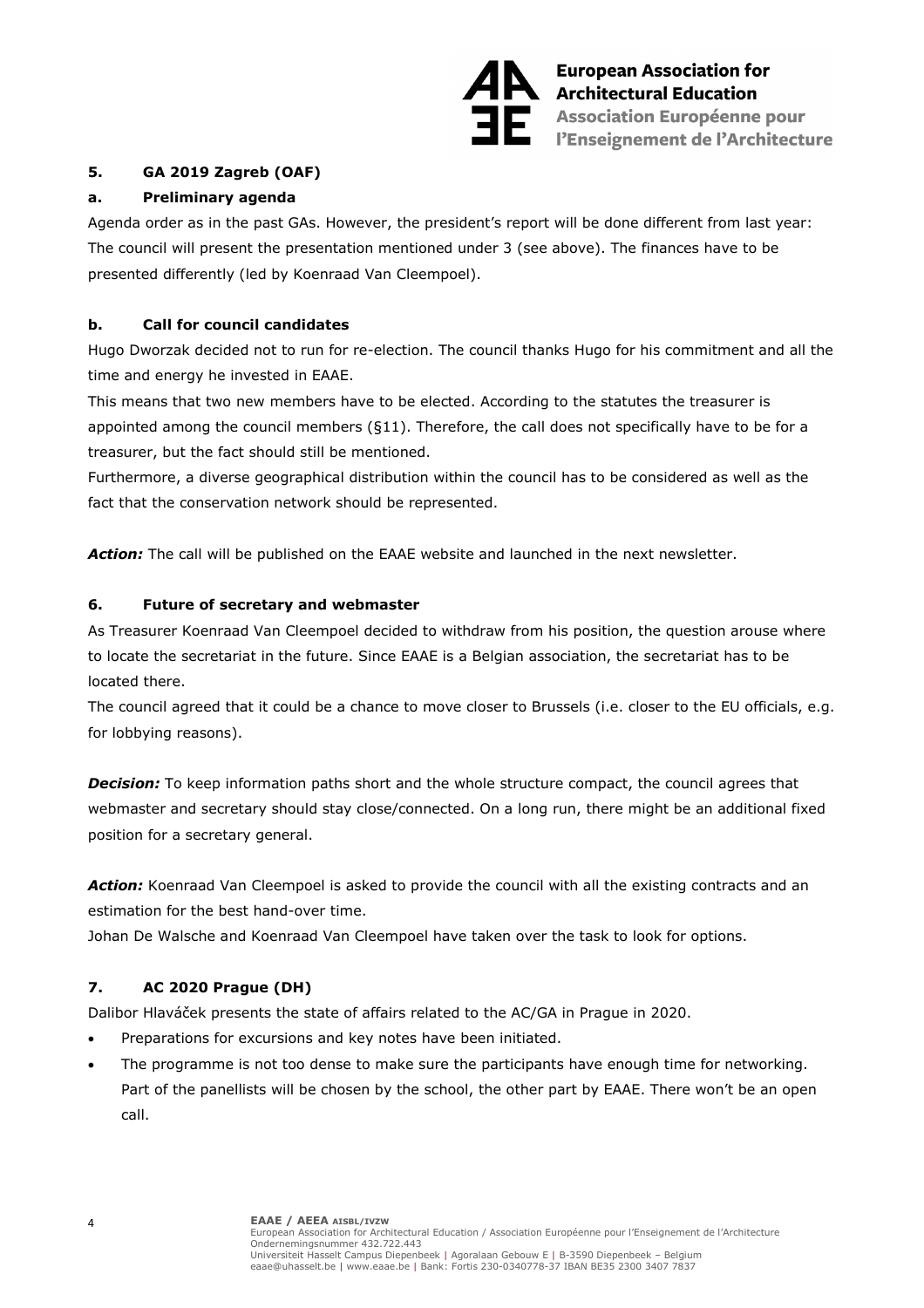

**European Association fo<br>Architectural Education<br>Association Européenne European Association for Exprc** Association Européenne pour<br>Exprcis l'Enseignement de l'Architecture

The presentation of ongoing projects such as Erasmus+, Afterlife, etc. needs a time slot (Wednesday morning, lunchbreak?). Reports of the academies could be presented before the GA, what would lead to a more compact GA.

*Decision:* The council is ok with the general layout.

*Action:* If the council members have more ideas for keynote speakers, they can be sent to Dalibor Hlaváček. He will send informal requests to the preferred speakers the council has already agreed upon with.

# **8. EAAE/ACSA Teachers Conference 2019 Antwerp (JDW)**

Johan De Walsche presents the state of affairs related to the Teachers Conference in Antwerp in 2019.

- The call was a success: 204 abstracts and 30 posters were submitted.
- An updated programme will soon be available online.

# **9. EAAE/ARCC Conference 2020 Valencia (IV)**

*Action:* Ilaria Valente will ask Ivan Cabrera to send a draft of a program.

# **10. Communication (DH, MRC, TZ)**

The EAAE Periodicals Database was not working properly. Therefore, Débora Domingo-Calabuig created a DB by herself using an open source option, which can be linked to the existing entry on the EAAE website. The council sincerely thanks Débora Domingo-Calabuig for making this possible. *Action:* Emma Boelen has to integrate the DB into the EAAE site.

It is still very complicate to change anything on the web, since access is limited. The web agency should be asked to generate different categories with different user rights.

*Action:* Dalibor Hlaváček will send Emma Boelen indications who is going to need which kind of access.

*Action:* The communication group will schedule a meeting with Emma Boelen before the June meeting to discuss some topics/issues. The group has the competence to decide and act – unless there are metaproblems with the web/communication, which need a decision of the council.

The title of the newsletter is still "wordpress" and often goes into the spam folder. This needs to be changed urgently.

*Action:* Dalibor Hlaváček will find out, whether UHasselt has taken any measures against it.

*Action:* Oya Atalay Franck will send out the next newsletter at the end of April.